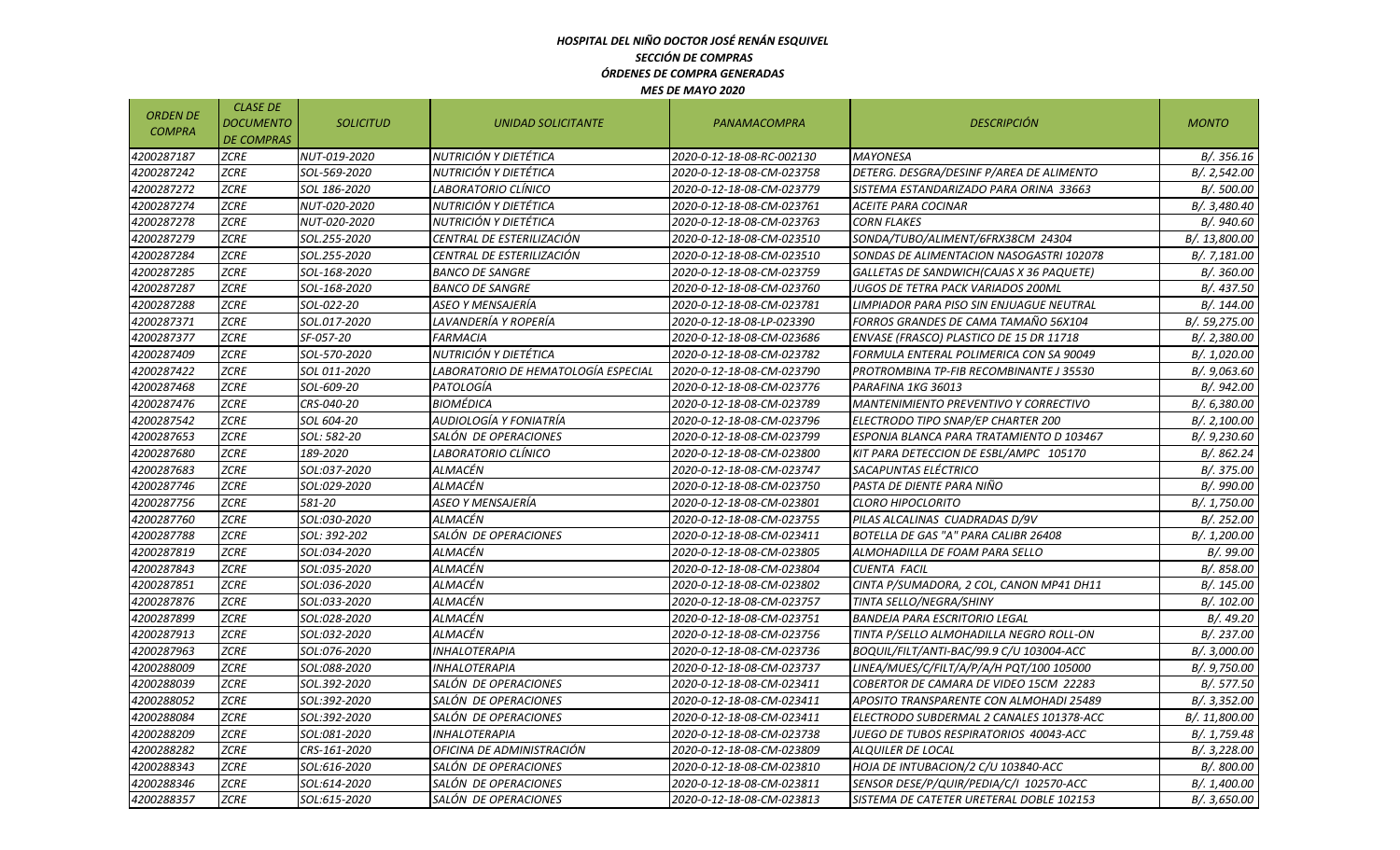| <b>ORDEN DE</b><br><b>COMPRA</b> | <b>CLASE DE</b><br><b>DOCUMENTO</b><br><b>DE COMPRAS</b> | <b>SOLICITUD</b> | <b>UNIDAD SOLICITANTE</b>       | <b>PANAMACOMPRA</b>       | <b>DESCRIPCIÓN</b>                        | <b>MONTO</b>  |
|----------------------------------|----------------------------------------------------------|------------------|---------------------------------|---------------------------|-------------------------------------------|---------------|
| 4200288358                       | <b>ZCRE</b>                                              | SF-181-20        | <b>FARMACIA</b>                 | 2020-0-12-18-08-CM-023814 | AMIKACINA/AMPOLLA 500MG/2ML 10141         | B/. 1,250.00  |
| 4200288359                       | <b>ZCRE</b>                                              | 537-2020         | ASEO Y MENSAJERÍA               | 2020-0-12-18-08-CM-023812 | SOPORTE DE CILINDRO OXIGENO MEDICO        | B/. 850.50    |
| 4200288411                       | <b>ZCRE</b>                                              | 319-2020         | LABORATORIO CLÍNICO             | 2020-0-12-18-08-CM-023821 | FIBROSIS QUISTICA CALIBRADOR UIDA 39682   | B/. 4,190.00  |
| 4200288474                       | <b>ZCRE</b>                                              | SF-159-20        | <b>FARMACIA</b>                 | 2020-0-12-18-08-CM-023818 | CLORHIDRATO DE DOXORUBICINA, 10 - 10296   | B/. 2,434.00  |
| 4200288480                       | <b>ZCRE</b>                                              | SF-040-20        | <b>FARMACIA</b>                 | 2020-0-12-18-08-CM-023817 | ALCOHOL 95%                               | B/. 2,500.00  |
| 4200288486                       | <b>ZCRE</b>                                              | SF-182-20        | <b>FARMACIA</b>                 | 2020-0-12-18-08-CM-023816 | PREDNISONA 5MG COMPRIMIDOS ORAL 12190     | B/. 800.00    |
| 4200288491                       | <b>ZCRE</b>                                              | SF-212-20        | <b>FARMACIA</b>                 | 2020-0-12-18-08-CM-023815 | GLUCONATO DE POTASIO, 20 MEQ / 1 10773    | B/. 650.00    |
| 4200288527                       | <b>ZCRE</b>                                              | CRS-084-2020     | <b>SEGURIDAD Y VIGILANCIA</b>   | 2020-0-12-18-08-CM-023822 | SERVICIO DE MANT Y RECARGA D/EXTINTORES   | B/. 2,151.80  |
| 4200288662                       | <b>ZCRE</b>                                              | 499-20           | GENÉTICA                        | 2020-0-12-18-08-CM-023797 | KIT/DETECCIÓN/HAPLOTIPO JGO/16PBA 107746  | B/.2,400.00   |
| 4200288673                       | <b>ZCRE</b>                                              | CRS-164-20       | TESORERÍA                       | 2020-0-12-18-08-CM-023824 | SERVICIO PERSONALIZADO                    | B/. 3,480.00  |
| 4200288775                       | <b>ZCRE</b>                                              | SOL.226-2020     | LABORATORIO CLÍNICO             | 2020-0-12-18-08-CM-023753 | MICROTUBO PLASTICO CON GEL PAQUET 36052   | B/. 7,000.00  |
| 4200288776                       | <b>ZCRE</b>                                              | crs-095-2020     | LABORATORIO CLÍNICO             | 2020-0-12-18-08-CM-023825 | <b>ARTE PARA IMPRESION</b>                | B/. 200.00    |
| 4200288880                       | <b>ZCRE</b>                                              | SOL.488-20       | <b>INFORMÁTICA</b>              | 2020-0-12-18-08-CM-023837 | ETIQUETAS ENGOMADA ESPECIAL / ACTIVO FIJO | B/. 570.00    |
| 4200288898                       | <b>ZCRE</b>                                              | SF-063-20        | <b>FARMACIA</b>                 | 2020-0-12-18-08-CM-023754 | TEMOZOLAMIDA 20 MG, CÁPSULA, VÍA 11854    | B/. 6,858.00  |
| 4200288900                       | <b>ZCRE</b>                                              | SF-116-20        | <b>FARMACIA</b>                 | 2020-0-12-18-08-CM-023775 | FACTOR IX 600 UI pol/vial 5ml C/U 12279   | B/. 13,500.00 |
| 4200288915                       | <b>ZCRE</b>                                              | SOL 318-2020     | TERAPIA FÍSICA Y REHABILITACIÓN | 2020-0-12-18-08-CM-023839 | <b>BATAS DE TELA MANGA LARGA</b>          | B/. 210.00    |
| 4200288931                       | <b>ZCRE</b>                                              | SOL.219-2020     | LABORATORIO CLÍNICO             | 2020-0-12-18-08-CM-023829 | METHOTREXATE 105460                       | B/. 5,890.00  |
| 4200288933                       | <b>ZCRE</b>                                              | SOL.212-2020     | LABORATORIO CLÍNICO             | 2020-0-12-18-08-CM-023827 | DENGUE IGG ELISA JGO X 96 PRUEBAS 62835   | B/. 4,020.00  |
| 4200288935                       | <b>ZCRE</b>                                              | SOL.210-2020     | LABORATORIO CLÍNICO             | 2020-0-12-18-08-CM-023831 | ANTICUERPOS ANTI NUCLEARES (ANA) 36712    | B/. 1,125.00  |
| 4200289014                       | <b>ZCRE</b>                                              | SOL-580-2020     | OFICINA DE ADMINISTRACIÓN       | 2020-0-12-18-08-CM-023846 | LIBRET/FORMULAR ORDEN COMBUST/LUBRIC P50  | B/. 70.00     |
| 4200289021                       | <b>ZCRE</b>                                              | NUT-023-2020     | NUTRICIÓN Y DIETÉTICA           | 2020-0-12-18-08-CM-023845 | MUSLO ENCUENTRO (5, 10, 20 O 22 KG)       | B/. 9,900.00  |
| 4200289066                       | <b>ZCRE</b>                                              | SOL-047-20       | PATOLOGÍA                       | 2020-0-12-18-08-CM-023848 | MEDIO DE MONTAJE LIBRE DE XILOL/T 100889  | B/.70.00      |
| 4200289067                       | <b>ZCRE</b>                                              | SOL.469-2020     | CENTRAL DE ESTERILIZACIÓN       | 2020-0-12-18-08-CM-023849 | SISTEM/CAT/2.0/15/POL/A/I/S/A/S/L 27225   | B/. 9,840.00  |
| 4200289088                       | <b>ZCRE</b>                                              | SOL.197-2020     | LABORATORIO CLÍNICO             | 2020-0-12-18-08-CM-023826 | PAQUETE PARA LA DET Y CUANTIF DE 104087   | B/. 7,500.00  |
| 4200289287                       | <b>ZCRE</b>                                              | SOL:101-2020     | <i><b>INHALOTERAPIA</b></i>     | 2020-0-12-18-08-CM-023852 | CIRCUITO RESP/PED/DES/15 CJX15 40043-ACC  | B/. 2,700.00  |
| 4200289288                       | <b>ZCRE</b>                                              | SOL 057-2020     | RADIOLOGÍA                      | 2020-0-12-18-08-CM-023768 | MEDIO DE CONTRASTE NO IONICO, ISO 100314  | B/. 25,000.00 |
| 4200289314                       | <b>ZCRE</b>                                              | SOL:031-2020     | ALMACÉN                         | 2020-0-12-18-08-CM-023752 | <b>BOLIGRAFO AZUL</b>                     | B/. 322.72    |
| 4200289336                       | <b>ZCRE</b>                                              | SOL 057-2020     | <b>RADIOLOGÍA</b>               | 2020-0-12-18-08-CM-023768 | MEDIO/CONTRA/PARAMA/CICL FCO/10ML 106837  | B/. 3,862.50  |
| 4200289356                       | <b>ZCRE</b>                                              | CRS-115-2020     | <b>BIOMÉDICA</b>                | 2020-0-12-18-08-CM-023854 | SERVICIO DE REPARACIÓN DE EQUIPO DE FABR  | B/. 755.90    |
| 4800057585                       | <b>ZCRF</b>                                              | ADM-N-081        | ADMINISTRACION                  | 2020-0-12-18-08-CM-023551 | <b>EXAMEN ESPECIAL</b>                    | 64.00         |
| 4800057586                       | <b>ZCRF</b>                                              | ADM-N-082        | <b>ADMINISTRACION</b>           | 2020-0-12-18-08-CM-023553 | <b>EXAMEN ESPECIAL</b>                    | 39.00         |
| 4800057588                       | <b>ZCRF</b>                                              | ADM-N-083        | <b>ADMINISTRACION</b>           | 2020-0-12-18-08-CM-023560 | <b>EXAMEN ESPECIAL</b>                    | 441.00        |
| 4800057597                       | <b>ZCRF</b>                                              | ADM-N-084        | <b>ADMINISTRACION</b>           | 2020-0-12-18-08-CM-023566 | <b>EXAMEN ESPECIAL</b>                    | 370.00        |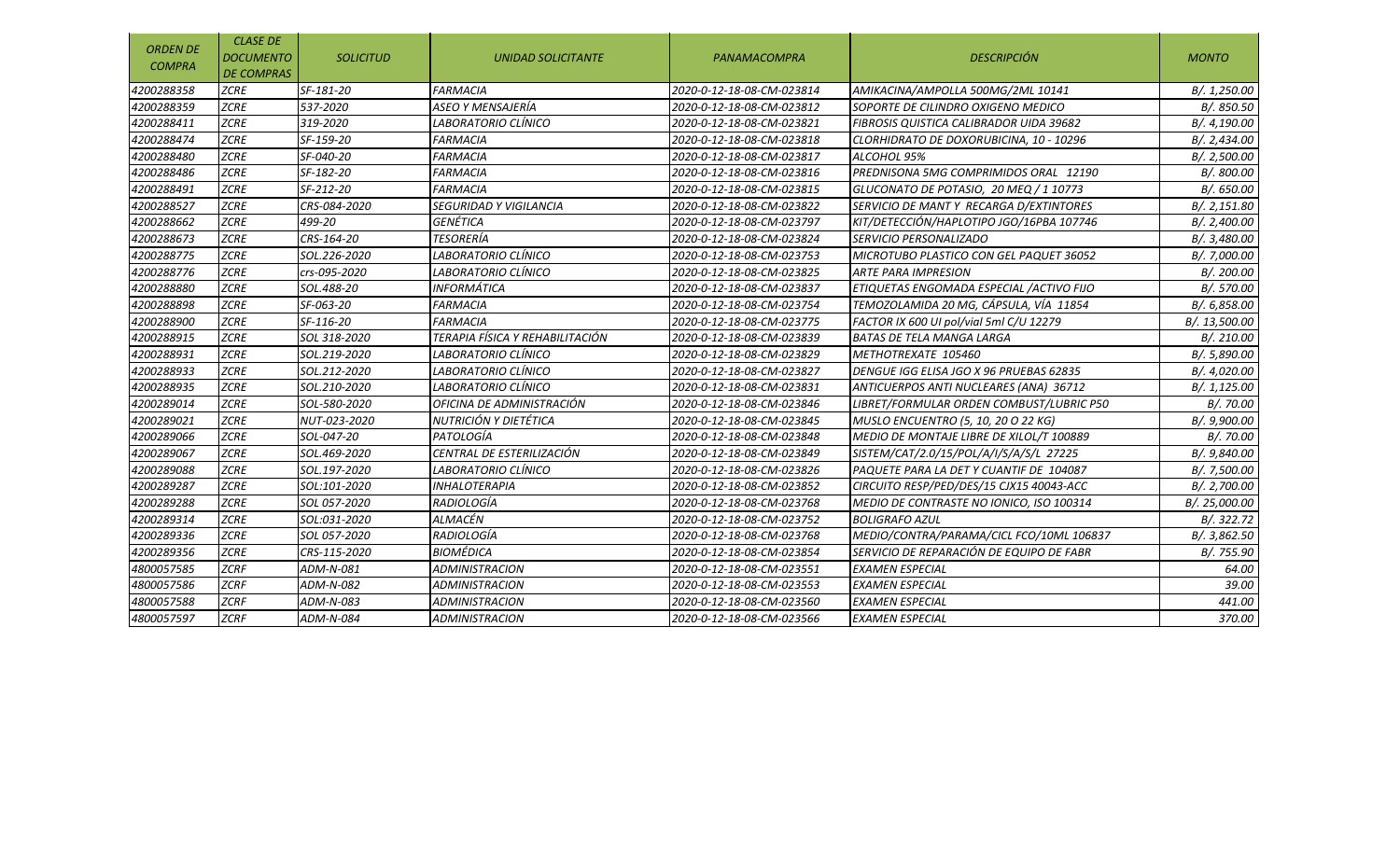| <b>ORDEN DE</b><br><b>COMPRA</b> | <b>CLASE DE</b><br><b>DOCUMENTO</b><br><b>DE COMPRAS</b> | <b>SOLICITUD</b> | DESCRIPCIÓN<br><b>PANAMACOMPRA</b><br><b>UNIDAD SOLICITANTE</b> |                           |                                             | <b>MONTO</b> |
|----------------------------------|----------------------------------------------------------|------------------|-----------------------------------------------------------------|---------------------------|---------------------------------------------|--------------|
| 4800057598                       | <b>ZCRF</b>                                              | ADM-N-085        | <b>ADMINISTRACION</b>                                           | 2020-0-12-18-08-CM-023567 | <b>EXAMEN ESPECIAL</b>                      | 370.00       |
| 4800057599                       | <b>ZCRF</b>                                              | ADM-N-086        | <b>ADMINISTRACION</b>                                           | 2020-0-12-18-08-CM-023568 | EXAMEN ESPECIAL                             | 370.00       |
| 4800057601                       | <b>ZCRF</b>                                              | ADM-N-087        | ADMINISTRACION                                                  | 2020-0-12-18-08-CM-023569 | EXAMEN ESPECIAL                             | 370.00       |
| 4800057602                       | <b>ZCRF</b>                                              | ADM-N-088        | <b>ADMINISTRACION</b>                                           | 2020-0-12-18-08-CM-023570 | <b>EXAMEN ESPECIAL</b>                      | 370.00       |
| 4800057605                       | <b>ZCRF</b>                                              | ADM-N-089        | <b>ADMINISTRACION</b>                                           | 2020-0-12-18-08-CM-023571 | <b>EXAMEN ESPECIAL</b>                      | 441.00       |
| 4800057606                       | <b>ZCRF</b>                                              | ADM-N-090        | <b>ADMINISTRACION</b>                                           | 2020-0-12-18-08-CM-023572 | <b>EXAMEN ESPECIAL</b>                      | 16.00        |
| 4800057608                       | <b>ZCRF</b>                                              | ADM-N-091        | <b>ADMINISTRACION</b>                                           | 2020-0-12-18-08-CM-023573 | <b>EXAMEN ESPECIAL</b>                      | 64.00        |
| 4800057631                       | <b>ZCRF</b>                                              | 165-20           | <b>BANCO DE SANGRE</b>                                          | 2020-0-12-18-08-CM-023795 | <b>ENVASES PARA DESECHOS PUNZOCORTANTES</b> | 457.20       |
| 4800057695                       | <b>ZCRF</b>                                              | 096-20           | <b>INHALOTERAPIA</b>                                            | 2020-0-12-18-08-CM-023743 | NEBULIZADOR PRELL/ALTO VOL/500ML 107131     | 9,750.00     |
| 4800057699                       | <b>ZCRF</b>                                              | 075-20           | <i><b>INHALOTERAPIA</b></i>                                     | 2020-0-12-18-08-CM-023742 | HUMIFICADOR PRELLENADO VOL/500ML 107135     | 8,550.00     |
| 4800057721                       | <b>ZCRF</b>                                              | 569-20           | <b>NUTRICION</b>                                                | 2020-0-12-18-08-RC-002133 | FIAMBRERAS D/TRES DIVISIONES D/200 UNI      | 5,726.50     |
| 4800057738                       | <b>ZCRF</b>                                              | 600-20           | LABORATORIO CLINICO                                             | 2020-0-12-18-08-CM-023819 | CONTROLES GEM PREMIER 3000 3 X 10 36995     | 3,380.00     |
| 4800057741                       | <b>ZCRF</b>                                              | 595-20           | LABORATORIO CLINICO                                             | 2020-0-12-18-08-CM-023820 | TIRAS PARA LA DETERMINACION DE GL 38384     | 9,450.00     |
| 4800057750                       | <b>ZCRF</b>                                              | ADM-N-092        | <b>ADMINISTRACION</b>                                           | 2020-0-12-18-08-CM-023762 | <b>EXAMEN ESPECIAL</b>                      | 64.00        |
| 4800057751                       | <b>ZCRF</b>                                              | ADM-N-093        | <b>ADMINISTRACION</b>                                           | 2020-0-12-18-08-CM-023764 | <b>EXAMEN ESPECIAL</b>                      | 441.00       |
| 4800057752                       | <b>ZCRF</b>                                              | ADM-N-094        | <b>ADMINISTRACION</b>                                           | 2020-0-12-18-08-CM-023765 | <b>EXAMEN ESPECIAL</b>                      | 370.00       |
| 4800057767                       | <b>ZCRF</b>                                              | ADM-N-095        | <b>ADMINISTRACION</b>                                           | 2020-0-12-18-08-CM-023766 | <b>EXAMEN ESPECIAL</b>                      | 370.00       |
| 4800057768                       | <b>ZCRF</b>                                              | ADM-N-096        | <b>ADMINISTRACION</b>                                           | 2020-0-12-18-08-CM-023767 | <b>EXAMEN ESPECIAL</b>                      | 370.00       |
| 4800057769                       | <b>ZCRF</b>                                              | ADM-N-097        | <b>ADMINISTRACION</b>                                           | 2020-0-12-18-08-CM-023769 | <b>EXAMEN ESPECIAL</b>                      | 74.40        |
| 4800057770                       | <b>ZCRF</b>                                              | ADM-N-098        | <b>ADMINISTRACION</b>                                           | 2020-0-12-18-08-CM-023770 | <b>EXAMEN ESPECIAL</b>                      | 38.00        |
| 4800057771                       | <b>ZCRF</b>                                              | ADM-N-099        | <b>ADMINISTRACION</b>                                           | 2020-0-12-18-08-CM-023771 | <b>EXAMEN ESPECIAL</b>                      | 370.00       |
| 4800057772                       | <b>ZCRF</b>                                              | ADM-N-100        | <b>ADMINISTRACION</b>                                           | 2020-0-12-18-08-CM-023772 | <b>EXAMEN ESPECIAL</b>                      | 740.00       |
| 4800057773                       | <b>ZCRF</b>                                              | ADM-N-101        | <b>ADMINISTRACION</b>                                           | 2020-0-12-18-08-CM-023773 | <b>EXAMEN ESPECIAL</b>                      | 370.00       |
| 4800057777                       | <b>ZCRF</b>                                              | 598-20           | <b>CENTRAL DE EQUIPO</b>                                        | 2020-0-12-18-08-CM-023741 | RESPIR/CONT/ALTA/FILT/S/VAL/CHICO 28475     | 9,500.00     |
| 4800057795                       | <b>ZCRF</b>                                              | ADM-N-102        | <b>ADMINISTRACION</b>                                           | 2020-0-12-18-08-CM-023828 | <b>EXAMEN ESPECIAL</b>                      | 441.00       |
| 4800057802                       | <b>ZCRF</b>                                              | 091-20           | <b>INHALOTERAPIA</b>                                            | 2020-0-12-18-08-CM-023838 | CIRCUITO DESECH/PACI/NEONATO 106040-ACC     | 3,648.00     |
| 4800057805                       | <b>ZCRF</b>                                              | ADM-N-103        | <b>ADMINISTRACION</b>                                           | 2020-0-12-18-08-CM-023830 | <b>EXAMEN ESPECIAL</b>                      | 370.00       |
| 4800057806                       | <b>ZCRF</b>                                              | ADM-N-105        | <b>ADMINISTRACION</b>                                           | 2020-0-12-18-08-CM-023832 | <b>EXAMEN ESPECIAL</b>                      | 750.60       |
| 4800057807                       | <b>ZCRF</b>                                              | ADM-N-106        | <b>ADMINISTRACION</b>                                           | 2020-0-12-18-08-CM-023833 | <b>EXAMEN ESPECIAL</b>                      | 314.00       |
| 4800057808                       | <b>ZCRF</b>                                              | ADM-N-107        | <b>ADMINISTRACION</b>                                           | 2020-0-12-18-08-CM-023835 | <b>EXAMEN ESPECIAL</b>                      | 441.00       |
| 4800057821                       | <b>ZCRF</b>                                              | 618-20           | <b>BIOMEDICA</b>                                                | 2020-0-12-18-08-CM-023847 | BATERIA REC/CAP/NOMI/6450mAh 102100-REP     | 5.941.76     |
| 4800057836                       | <b>ZCRF</b>                                              | SF-102-20        | <b>FARMACIA</b>                                                 | 2020-0-12-18-08-CM-023794 | DORNASA ALFA (DESOXIRIBONUCLEASA) 11498     | 2,599.80     |
| 4800057839                       | <b>ZCRF</b>                                              | SF-102-20        | <b>FARMACIA</b>                                                 | 2020-0-12-18-08-CM-023794 | <b>MEDICAMENTOS</b>                         | 11,400.00    |
| 4800057855                       | <b>ZCRF</b>                                              | 637-20           | <b>BIOMEDICA</b>                                                | 2020-0-12-18-08-CM-023851 | CABEZA/OTOSCO/SIN ILUMI/GARGA 46279-ACC     | 490.00       |
| 4800057871                       | <b>ZCRF</b>                                              | 079-20           | <b>INHALOTERAPIA</b>                                            | 2020-0-12-18-08-CM-023856 | CAMARAS ESPACIADORAS                        | 8,575.00     |
| 4800057932                       | <b>ZCRF</b>                                              | 602-20           | CENTRAL DE EQUIPO                                               | 2020-0-12-18-08-CM-023860 | BATA DESECHA/AAMI N/2/MEDIA-GRAN 102752     | 10,000.00    |
| 4800057934                       | <b>ZCRF</b>                                              | 607-20           | CENTRAL DE EQUIPO                                               | 2020-0-12-18-08-CM-023861 | DELANTAL PLÁSTICO BLANCO                    | 1,512.00     |
| 4800057935                       | <b>ZCRF</b>                                              | 610-20           | CENTRAL DE EQUIPO                                               | 2020-0-12-18-08-CM-023863 | SISTEMA/ACCE/VENOSO VASCUL/5FR 107683       | 8,250.00     |
|                                  |                                                          |                  |                                                                 |                           |                                             |              |
| <b>TOTAL=111</b>                 |                                                          |                  |                                                                 |                           |                                             | 394.138.96   |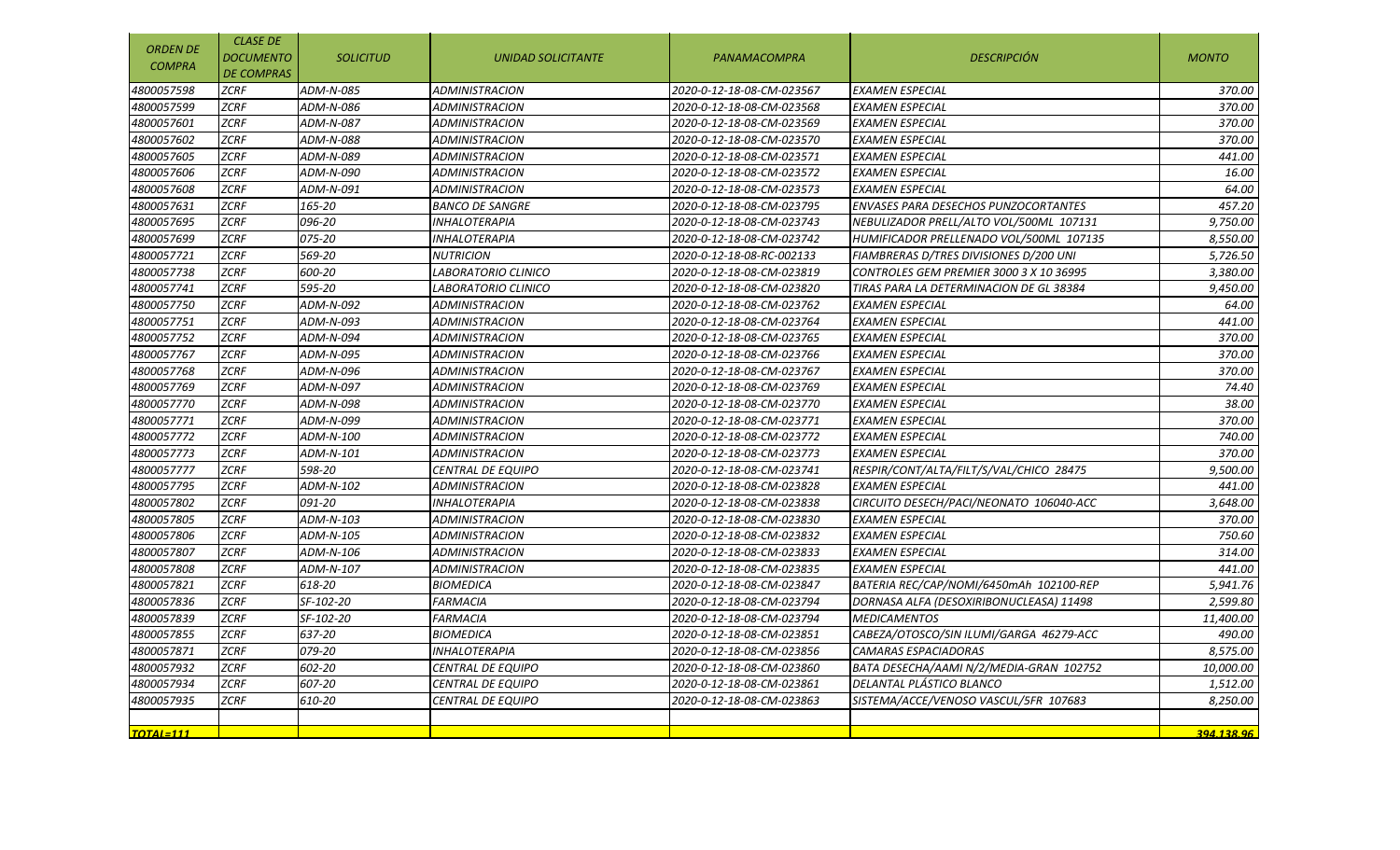# **HOSPITAL DEL NIÑO DOCTOR JOSÉ RENÁN ESQUIVEL SECCIÓN DE COMPRAS ÓRDENES DE COMPRA PRESUPUESTARIAS GENERADAS**

#### **MES DE MAYO 2020**

| <b>ORDEN DE</b><br><b>COMPRA</b> | <b>CLASE DE</b><br><b>DOCUMENTO DE</b><br><b>COMPRAS</b> | <b>SOLICITUD</b> | UNIDAD SOLICITANTE       | PANAMACOMPRA                                    | <b>DESCRIPCIÓN</b>                        | <b>MONTO</b>  |
|----------------------------------|----------------------------------------------------------|------------------|--------------------------|-------------------------------------------------|-------------------------------------------|---------------|
| 4200287187                       | <b>ZCRE</b>                                              | NUT-019-2020     |                          | NUTRICIÓN Y DIETÉTIC 2020-0-12-18-08-RC-002130  | <b>IMAYONESA</b>                          | B/.356.16     |
| 4200287242                       | <b>ZCRE</b>                                              | SOL-569-2020     |                          | INUTRICIÓN Y DIETÉTIC/2020-0-12-18-08-CM-023758 | DETERG. DESGRA/DESINF P/AREA DE ALIMENTO  | B/.2,542.00   |
| 4200287272                       | <b>ZCRE</b>                                              | SOL 186-2020     |                          | LABORATORIO CLÍNICO 2020-0-12-18-08-CM-023779   | SISTEMA ESTANDARIZADO PARA ORINA 33663    | B/. 500.00    |
| 4200287274                       | <b>ZCRE</b>                                              | NUT-020-2020     |                          | NUTRICIÓN Y DIETÉTIC 2020-0-12-18-08-CM-023761  | <b>ACEITE PARA COCINAR</b>                | B/. 3,480.40  |
| 4200287278                       | <b>ZCRE</b>                                              | NUT-020-2020     |                          | INUTRICIÓN Y DIETÉTIC/2020-0-12-18-08-CM-023763 | <b>CORN FLAKES</b>                        | B/. 940.60    |
| 4200287279                       | <b>ZCRE</b>                                              | SOL.255-2020     |                          | CENTRAL DE ESTERILIZA2020-0-12-18-08-CM-023510  | SONDA/TUBO/ALIMENT/6FRX38CM 24304         | B/. 13,800.00 |
| 4200287284                       | <b>ZCRE</b>                                              | SOL.255-2020     |                          | CENTRAL DE ESTERILIZA2020-0-12-18-08-CM-023510  | SONDAS DE ALIMENTACION NASOGASTRI 102078  | B/. 7,181.00  |
| 4200287285                       | <b>ZCRE</b>                                              | SOL-168-2020     | <b>BANCO DE SANGRE</b>   | 2020-0-12-18-08-CM-023759                       | GALLETAS DE SANDWICH (CAJAS X 36 PAQUETE) | B/.360.00     |
| 4200287287                       | <b>ZCRE</b>                                              | SOL-168-2020     | <b>BANCO DE SANGRE</b>   | 2020-0-12-18-08-CM-023760                       | JUGOS DE TETRA PACK VARIADOS 200ML        | B/. 437.50    |
| 4200287288                       | <b>ZCRE</b>                                              | SOL-022-20       | <b>ASEO Y MENSAJERÍA</b> | 2020-0-12-18-08-CM-023781                       | LIMPIADOR PARA PISO SIN ENJUAGUE NEUTRAL  | B/. 144.00    |
| 4200287371                       | <b>ZCRE</b>                                              | SOL.017-2020     |                          | LAVANDERÍA Y ROPERÍ 2020-0-12-18-08-LP-023390   | FORROS GRANDES DE CAMA TAMAÑO 56X104      | B/. 59,275.00 |
| 4200287377                       | <b>ZCRE</b>                                              | SF-057-20        | <b>FARMACIA</b>          | 2020-0-12-18-08-CM-023686                       | ENVASE (FRASCO) PLASTICO DE 15 DR 11718   | B/.2,380.00   |
| 4200287409                       | <b>ZCRE</b>                                              | SOL-570-2020     |                          | NUTRICIÓN Y DIETÉTIC 2020-0-12-18-08-CM-023782  | FORMULA ENTERAL POLIMERICA CON SA 90049   | B/. 1,020.00  |
| 4200287422                       | <b>ZCRE</b>                                              | SOL 011-2020     |                          | LABORATORIO DE HEM 2020-0-12-18-08-CM-023790    | PROTROMBINA TP-FIB RECOMBINANTE J 35530   | B/. 9,063.60  |
| 4200287468                       | <b>ZCRE</b>                                              | SOL-609-20       | PATOLOGÍA                | 2020-0-12-18-08-CM-023776                       | PARAFINA 1KG 36013                        | B/. 942.00    |
| 4200287476                       | <b>ZCRE</b>                                              | CRS-040-20       | <b>BIOMÉDICA</b>         | 2020-0-12-18-08-CM-023789                       | MANTENIMIENTO PREVENTIVO Y CORRECTIVO     | B/0.6,380.00  |
| 4200287542                       | <b>ZCRE</b>                                              | SOL 604-20       |                          | AUDIOLOGÍA Y FONIAT 2020-0-12-18-08-CM-023796   | ELECTRODO TIPO SNAP/EP CHARTER 200        | B/.2,100.00   |
| 4200287653                       | <b>ZCRE</b>                                              | SOL: 582-20      |                          | SALÓN DE OPERACION 2020-0-12-18-08-CM-023799    | ESPONJA BLANCA PARA TRATAMIENTO D 103467  | B/. 9,230.60  |
| 4200287680                       | <b>ZCRE</b>                                              | 189-2020         |                          | LABORATORIO CLÍNICO 2020-0-12-18-08-CM-023800   | KIT PARA DETECCION DE ESBL/AMPC 105170    | B/. 862.24    |
| 4200287683                       | <b>ZCRE</b>                                              | SOL:037-2020     | <b>ALMACÉN</b>           | 2020-0-12-18-08-CM-023747                       | <b>SACAPUNTAS ELÉCTRICO</b>               | B/. 375.00    |
| 4200287746                       | <b>ZCRE</b>                                              | SOL:029-2020     | <b>ALMACÉN</b>           | 2020-0-12-18-08-CM-023750                       | PASTA DE DIENTE PARA NIÑO                 | B/. 990.00    |
| 4200287756                       | <b>ZCRE</b>                                              | 581-20           | ASEO Y MENSAJERÍA        | 2020-0-12-18-08-CM-023801                       | <b>CLORO HIPOCLORITO</b>                  | B/. 1,750.00  |
| 4200287760                       | <b>ZCRE</b>                                              | SOL:030-2020     | ALMACÉN                  | 2020-0-12-18-08-CM-023755                       | PILAS ALCALINAS CUADRADAS D/9V            | B/.252.00     |
| 4200287788                       | <b>ZCRE</b>                                              | SOL: 392-202     | SALÓN DE OPERACION       | 2020-0-12-18-08-CM-023411                       | BOTELLA DE GAS "A" PARA CALIBR 26408      | B/. 1,200.00  |
| 4200287819                       | <b>ZCRE</b>                                              | SOL:034-2020     | ALMACÉN                  | 2020-0-12-18-08-CM-023805                       | ALMOHADILLA DE FOAM PARA SELLO            | B/.99.00      |
| <b>OC:25</b>                     |                                                          |                  |                          |                                                 | <b>SUBTOTAL B/.</b>                       | B/.125,661.10 |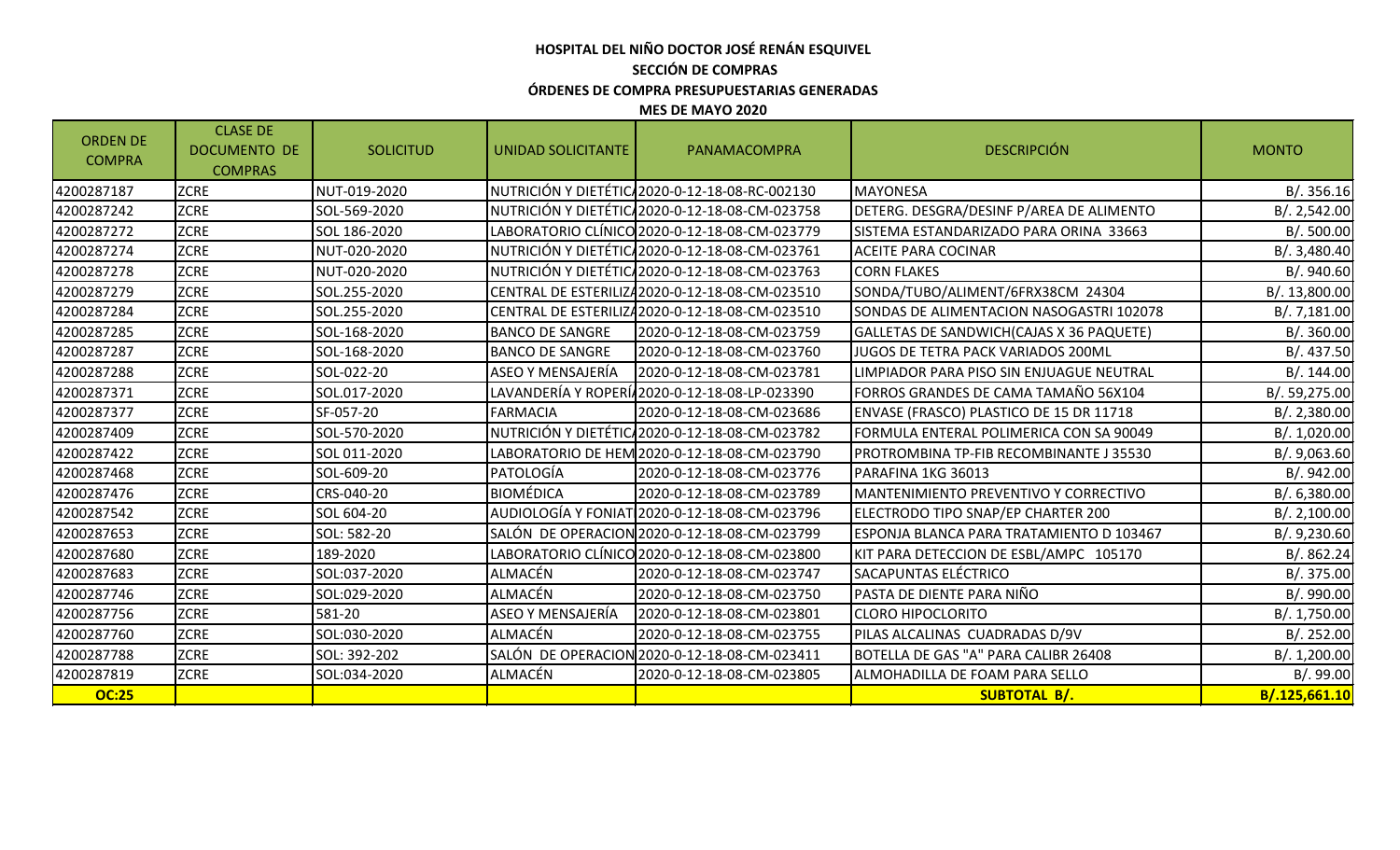### **HOSPITAL DEL NIÑO DOCTOR JOSÉ RENÁN ESQUIVEL SECCIÓN DE COMPRAS ÓRDENES DE COMPRA PRESUPUESTARIAS GENERADAS MES DE MAYO DE 2020**

| <b>ZCRE</b><br><b>ALMACÉN</b><br><b>CUENTA FACIL</b><br>4200287843<br>SOL:035-2020<br>2020-0-12-18-08-CM-023804<br><b>ZCRE</b><br><b>ALMACÉN</b><br>SOL:036-2020<br>CINTA P/SUMADORA, 2 COL, CANON MP41 DH11<br>4200287851<br>2020-0-12-18-08-CM-023802<br><b>ZCRE</b><br><b>ALMACÉN</b><br>TINTA SELLO/NEGRA/SHINY<br>4200287876<br>SOL:033-2020<br>2020-0-12-18-08-CM-023757<br><b>ALMACÉN</b><br><b>ZCRE</b><br>SOL:028-2020<br>2020-0-12-18-08-CM-023751<br>4200287899<br><b>BANDEJA PARA ESCRITORIO LEGAL</b><br><b>ZCRE</b><br>ALMACÉN<br>4200287913<br>SOL:032-2020<br>2020-0-12-18-08-CM-023756<br>TINTA P/SELLO ALMOHADILLA NEGRO ROLL-ON<br><b>ZCRE</b><br>SOL:076-2020<br><b>INHALOTERAPIA</b><br>2020-0-12-18-08-CM-023736<br>BOQUIL/FILT/ANTI-BAC/99.9 C/U 103004-ACC<br>4200287963<br><b>ZCRE</b><br>LINEA/MUES/C/FILT/A/P/A/H PQT/100 105000<br>4200288009<br>SOL:088-2020<br><b>INHALOTERAPIA</b><br>2020-0-12-18-08-CM-023737<br><b>ZCRE</b><br>SOL.392-2020<br>SALÓN DE OPERACION 2020-0-12-18-08-CM-023411<br>COBERTOR DE CAMARA DE VIDEO 15CM 22283<br>4200288039<br><b>ZCRE</b><br>SOL:392-2020<br>SALÓN DE OPERACION 2020-0-12-18-08-CM-023411<br>APOSITO TRANSPARENTE CON ALMOHADI 25489<br>4200288052<br><b>ZCRE</b><br>4200288084<br>SOL:392-2020<br>SALÓN DE OPERACION 2020-0-12-18-08-CM-023411<br>ELECTRODO SUBDERMAL 2 CANALES 101378-ACC<br><b>ZCRE</b><br>SOL:081-2020<br><b>INHALOTERAPIA</b><br>4200288209<br>2020-0-12-18-08-CM-023738<br>JUEGO DE TUBOS RESPIRATORIOS 40043-ACC<br><b>ZCRE</b><br>4200288282<br>CRS-161-2020<br>OFICINA DE ADMINISTR 2020-0-12-18-08-CM-023809<br>ALQUILER DE LOCAL<br><b>ZCRE</b><br>HOJA DE INTUBACION/2 C/U 103840-ACC<br>SOL:616-2020<br>SALÓN DE OPERACION 2020-0-12-18-08-CM-023810<br>4200288343<br><b>ZCRE</b><br>SENSOR DESE/P/QUIR/PEDIA/C/I 102570-ACC<br>SOL:614-2020<br>SALÓN DE OPERACION 2020-0-12-18-08-CM-023811<br>4200288346<br><b>ZCRE</b><br>4200288357<br>SOL:615-2020<br>SALÓN DE OPERACION 2020-0-12-18-08-CM-023813<br>ISISTEMA DE CATETER URETERAL DOBLE 102153<br><b>ZCRE</b><br>SF-181-20<br><b>FARMACIA</b><br>2020-0-12-18-08-CM-023814<br>AMIKACINA/AMPOLLA 500MG/2ML 10141<br>4200288358<br><b>ZCRE</b><br><b>ASEO Y MENSAJERÍA</b><br>537-2020<br>2020-0-12-18-08-CM-023812<br>SOPORTE DE CILINDRO OXIGENO MEDICO<br>4200288359<br><b>ZCRE</b><br>LABORATORIO CLÍNICO 2020-0-12-18-08-CM-023821<br>319-2020<br>FIBROSIS QUISTICA CALIBRADOR UIDA 39682<br>4200288411<br><b>ZCRE</b><br>SF-159-20<br><b>FARMACIA</b><br>4200288474<br>2020-0-12-18-08-CM-023818<br>CLORHIDRATO DE DOXORUBICINA, 10 - 10296<br><b>ZCRE</b><br>4200288480<br>SF-040-20<br><b>FARMACIA</b><br>2020-0-12-18-08-CM-023817<br>ALCOHOL 95%<br><b>ZCRE</b><br>4200288486<br>SF-182-20<br><b>FARMACIA</b><br>2020-0-12-18-08-CM-023816<br>PREDNISONA 5MG COMPRIMIDOS ORAL 12190<br><b>ZCRE</b><br>SF-212-20<br>2020-0-12-18-08-CM-023815<br>GLUCONATO DE POTASIO, 20 MEQ / 1 10773<br>4200288491<br><b>FARMACIA</b><br><b>ZCRE</b><br>CRS-084-2020<br>SERVICIO DE MANT Y RECARGA D/EXTINTORES<br>4200288527<br>SEGURIDAD Y VIGILAN 2020-0-12-18-08-CM-023822<br><b>GENÉTICA</b><br><b>ZCRE</b><br>KIT/DETECCIÓN/HAPLOTIPO JGO/16PBA 107746<br>499-20<br>2020-0-12-18-08-CM-023797<br>4200288662<br><b>ZCRE</b><br>TESORERÍA<br>2020-0-12-18-08-CM-023824<br>SERVICIO PERSONALIZADO<br>4200288673<br>CRS-164-20<br><b>OC:25</b><br><b>SUBTOTAL B/.</b> | <b>ORDEN DE</b><br><b>COMPRA</b> | <b>CLASE DE</b><br><b>DOCUMENTO DE</b><br><b>COMPRAS</b> | <b>SOLICITUD</b> | UNIDAD SOLICITANTE | PANAMACOMPRA | <b>DESCRIPCIÓN</b> | <b>MONTO</b>  |
|---------------------------------------------------------------------------------------------------------------------------------------------------------------------------------------------------------------------------------------------------------------------------------------------------------------------------------------------------------------------------------------------------------------------------------------------------------------------------------------------------------------------------------------------------------------------------------------------------------------------------------------------------------------------------------------------------------------------------------------------------------------------------------------------------------------------------------------------------------------------------------------------------------------------------------------------------------------------------------------------------------------------------------------------------------------------------------------------------------------------------------------------------------------------------------------------------------------------------------------------------------------------------------------------------------------------------------------------------------------------------------------------------------------------------------------------------------------------------------------------------------------------------------------------------------------------------------------------------------------------------------------------------------------------------------------------------------------------------------------------------------------------------------------------------------------------------------------------------------------------------------------------------------------------------------------------------------------------------------------------------------------------------------------------------------------------------------------------------------------------------------------------------------------------------------------------------------------------------------------------------------------------------------------------------------------------------------------------------------------------------------------------------------------------------------------------------------------------------------------------------------------------------------------------------------------------------------------------------------------------------------------------------------------------------------------------------------------------------------------------------------------------------------------------------------------------------------------------------------------------------------------------------------------------------------------------------------------------------------------------------------------------------------------------------------------------------------------------------------------------------------------------------------------------------------------------------------------------------------------------------------------------------------------------------------------------------------------------------------------------------------------------------------------------------------|----------------------------------|----------------------------------------------------------|------------------|--------------------|--------------|--------------------|---------------|
|                                                                                                                                                                                                                                                                                                                                                                                                                                                                                                                                                                                                                                                                                                                                                                                                                                                                                                                                                                                                                                                                                                                                                                                                                                                                                                                                                                                                                                                                                                                                                                                                                                                                                                                                                                                                                                                                                                                                                                                                                                                                                                                                                                                                                                                                                                                                                                                                                                                                                                                                                                                                                                                                                                                                                                                                                                                                                                                                                                                                                                                                                                                                                                                                                                                                                                                                                                                                                                 |                                  |                                                          |                  |                    |              |                    | B/. 858.00    |
|                                                                                                                                                                                                                                                                                                                                                                                                                                                                                                                                                                                                                                                                                                                                                                                                                                                                                                                                                                                                                                                                                                                                                                                                                                                                                                                                                                                                                                                                                                                                                                                                                                                                                                                                                                                                                                                                                                                                                                                                                                                                                                                                                                                                                                                                                                                                                                                                                                                                                                                                                                                                                                                                                                                                                                                                                                                                                                                                                                                                                                                                                                                                                                                                                                                                                                                                                                                                                                 |                                  |                                                          |                  |                    |              |                    | B/. 145.00    |
|                                                                                                                                                                                                                                                                                                                                                                                                                                                                                                                                                                                                                                                                                                                                                                                                                                                                                                                                                                                                                                                                                                                                                                                                                                                                                                                                                                                                                                                                                                                                                                                                                                                                                                                                                                                                                                                                                                                                                                                                                                                                                                                                                                                                                                                                                                                                                                                                                                                                                                                                                                                                                                                                                                                                                                                                                                                                                                                                                                                                                                                                                                                                                                                                                                                                                                                                                                                                                                 |                                  |                                                          |                  |                    |              |                    | B/.102.00     |
|                                                                                                                                                                                                                                                                                                                                                                                                                                                                                                                                                                                                                                                                                                                                                                                                                                                                                                                                                                                                                                                                                                                                                                                                                                                                                                                                                                                                                                                                                                                                                                                                                                                                                                                                                                                                                                                                                                                                                                                                                                                                                                                                                                                                                                                                                                                                                                                                                                                                                                                                                                                                                                                                                                                                                                                                                                                                                                                                                                                                                                                                                                                                                                                                                                                                                                                                                                                                                                 |                                  |                                                          |                  |                    |              |                    | B/.49.20      |
|                                                                                                                                                                                                                                                                                                                                                                                                                                                                                                                                                                                                                                                                                                                                                                                                                                                                                                                                                                                                                                                                                                                                                                                                                                                                                                                                                                                                                                                                                                                                                                                                                                                                                                                                                                                                                                                                                                                                                                                                                                                                                                                                                                                                                                                                                                                                                                                                                                                                                                                                                                                                                                                                                                                                                                                                                                                                                                                                                                                                                                                                                                                                                                                                                                                                                                                                                                                                                                 |                                  |                                                          |                  |                    |              |                    | B/.237.00     |
|                                                                                                                                                                                                                                                                                                                                                                                                                                                                                                                                                                                                                                                                                                                                                                                                                                                                                                                                                                                                                                                                                                                                                                                                                                                                                                                                                                                                                                                                                                                                                                                                                                                                                                                                                                                                                                                                                                                                                                                                                                                                                                                                                                                                                                                                                                                                                                                                                                                                                                                                                                                                                                                                                                                                                                                                                                                                                                                                                                                                                                                                                                                                                                                                                                                                                                                                                                                                                                 |                                  |                                                          |                  |                    |              |                    | B/.3,000.00   |
|                                                                                                                                                                                                                                                                                                                                                                                                                                                                                                                                                                                                                                                                                                                                                                                                                                                                                                                                                                                                                                                                                                                                                                                                                                                                                                                                                                                                                                                                                                                                                                                                                                                                                                                                                                                                                                                                                                                                                                                                                                                                                                                                                                                                                                                                                                                                                                                                                                                                                                                                                                                                                                                                                                                                                                                                                                                                                                                                                                                                                                                                                                                                                                                                                                                                                                                                                                                                                                 |                                  |                                                          |                  |                    |              |                    | B/. 9,750.00  |
|                                                                                                                                                                                                                                                                                                                                                                                                                                                                                                                                                                                                                                                                                                                                                                                                                                                                                                                                                                                                                                                                                                                                                                                                                                                                                                                                                                                                                                                                                                                                                                                                                                                                                                                                                                                                                                                                                                                                                                                                                                                                                                                                                                                                                                                                                                                                                                                                                                                                                                                                                                                                                                                                                                                                                                                                                                                                                                                                                                                                                                                                                                                                                                                                                                                                                                                                                                                                                                 |                                  |                                                          |                  |                    |              |                    | B/.577.50     |
|                                                                                                                                                                                                                                                                                                                                                                                                                                                                                                                                                                                                                                                                                                                                                                                                                                                                                                                                                                                                                                                                                                                                                                                                                                                                                                                                                                                                                                                                                                                                                                                                                                                                                                                                                                                                                                                                                                                                                                                                                                                                                                                                                                                                                                                                                                                                                                                                                                                                                                                                                                                                                                                                                                                                                                                                                                                                                                                                                                                                                                                                                                                                                                                                                                                                                                                                                                                                                                 |                                  |                                                          |                  |                    |              |                    | B/.3,352.00   |
|                                                                                                                                                                                                                                                                                                                                                                                                                                                                                                                                                                                                                                                                                                                                                                                                                                                                                                                                                                                                                                                                                                                                                                                                                                                                                                                                                                                                                                                                                                                                                                                                                                                                                                                                                                                                                                                                                                                                                                                                                                                                                                                                                                                                                                                                                                                                                                                                                                                                                                                                                                                                                                                                                                                                                                                                                                                                                                                                                                                                                                                                                                                                                                                                                                                                                                                                                                                                                                 |                                  |                                                          |                  |                    |              |                    | B/. 11,800.00 |
|                                                                                                                                                                                                                                                                                                                                                                                                                                                                                                                                                                                                                                                                                                                                                                                                                                                                                                                                                                                                                                                                                                                                                                                                                                                                                                                                                                                                                                                                                                                                                                                                                                                                                                                                                                                                                                                                                                                                                                                                                                                                                                                                                                                                                                                                                                                                                                                                                                                                                                                                                                                                                                                                                                                                                                                                                                                                                                                                                                                                                                                                                                                                                                                                                                                                                                                                                                                                                                 |                                  |                                                          |                  |                    |              |                    | B/. 1,759.48  |
|                                                                                                                                                                                                                                                                                                                                                                                                                                                                                                                                                                                                                                                                                                                                                                                                                                                                                                                                                                                                                                                                                                                                                                                                                                                                                                                                                                                                                                                                                                                                                                                                                                                                                                                                                                                                                                                                                                                                                                                                                                                                                                                                                                                                                                                                                                                                                                                                                                                                                                                                                                                                                                                                                                                                                                                                                                                                                                                                                                                                                                                                                                                                                                                                                                                                                                                                                                                                                                 |                                  |                                                          |                  |                    |              |                    | B/.3,228.00   |
|                                                                                                                                                                                                                                                                                                                                                                                                                                                                                                                                                                                                                                                                                                                                                                                                                                                                                                                                                                                                                                                                                                                                                                                                                                                                                                                                                                                                                                                                                                                                                                                                                                                                                                                                                                                                                                                                                                                                                                                                                                                                                                                                                                                                                                                                                                                                                                                                                                                                                                                                                                                                                                                                                                                                                                                                                                                                                                                                                                                                                                                                                                                                                                                                                                                                                                                                                                                                                                 |                                  |                                                          |                  |                    |              |                    | B/.800.00     |
|                                                                                                                                                                                                                                                                                                                                                                                                                                                                                                                                                                                                                                                                                                                                                                                                                                                                                                                                                                                                                                                                                                                                                                                                                                                                                                                                                                                                                                                                                                                                                                                                                                                                                                                                                                                                                                                                                                                                                                                                                                                                                                                                                                                                                                                                                                                                                                                                                                                                                                                                                                                                                                                                                                                                                                                                                                                                                                                                                                                                                                                                                                                                                                                                                                                                                                                                                                                                                                 |                                  |                                                          |                  |                    |              |                    | B/.1,400.00   |
|                                                                                                                                                                                                                                                                                                                                                                                                                                                                                                                                                                                                                                                                                                                                                                                                                                                                                                                                                                                                                                                                                                                                                                                                                                                                                                                                                                                                                                                                                                                                                                                                                                                                                                                                                                                                                                                                                                                                                                                                                                                                                                                                                                                                                                                                                                                                                                                                                                                                                                                                                                                                                                                                                                                                                                                                                                                                                                                                                                                                                                                                                                                                                                                                                                                                                                                                                                                                                                 |                                  |                                                          |                  |                    |              |                    | B/.3,650.00   |
|                                                                                                                                                                                                                                                                                                                                                                                                                                                                                                                                                                                                                                                                                                                                                                                                                                                                                                                                                                                                                                                                                                                                                                                                                                                                                                                                                                                                                                                                                                                                                                                                                                                                                                                                                                                                                                                                                                                                                                                                                                                                                                                                                                                                                                                                                                                                                                                                                                                                                                                                                                                                                                                                                                                                                                                                                                                                                                                                                                                                                                                                                                                                                                                                                                                                                                                                                                                                                                 |                                  |                                                          |                  |                    |              |                    | B/.1,250.00   |
|                                                                                                                                                                                                                                                                                                                                                                                                                                                                                                                                                                                                                                                                                                                                                                                                                                                                                                                                                                                                                                                                                                                                                                                                                                                                                                                                                                                                                                                                                                                                                                                                                                                                                                                                                                                                                                                                                                                                                                                                                                                                                                                                                                                                                                                                                                                                                                                                                                                                                                                                                                                                                                                                                                                                                                                                                                                                                                                                                                                                                                                                                                                                                                                                                                                                                                                                                                                                                                 |                                  |                                                          |                  |                    |              |                    | B/. 850.50    |
|                                                                                                                                                                                                                                                                                                                                                                                                                                                                                                                                                                                                                                                                                                                                                                                                                                                                                                                                                                                                                                                                                                                                                                                                                                                                                                                                                                                                                                                                                                                                                                                                                                                                                                                                                                                                                                                                                                                                                                                                                                                                                                                                                                                                                                                                                                                                                                                                                                                                                                                                                                                                                                                                                                                                                                                                                                                                                                                                                                                                                                                                                                                                                                                                                                                                                                                                                                                                                                 |                                  |                                                          |                  |                    |              |                    | B/.4,190.00   |
|                                                                                                                                                                                                                                                                                                                                                                                                                                                                                                                                                                                                                                                                                                                                                                                                                                                                                                                                                                                                                                                                                                                                                                                                                                                                                                                                                                                                                                                                                                                                                                                                                                                                                                                                                                                                                                                                                                                                                                                                                                                                                                                                                                                                                                                                                                                                                                                                                                                                                                                                                                                                                                                                                                                                                                                                                                                                                                                                                                                                                                                                                                                                                                                                                                                                                                                                                                                                                                 |                                  |                                                          |                  |                    |              |                    | B/.2,434.00   |
|                                                                                                                                                                                                                                                                                                                                                                                                                                                                                                                                                                                                                                                                                                                                                                                                                                                                                                                                                                                                                                                                                                                                                                                                                                                                                                                                                                                                                                                                                                                                                                                                                                                                                                                                                                                                                                                                                                                                                                                                                                                                                                                                                                                                                                                                                                                                                                                                                                                                                                                                                                                                                                                                                                                                                                                                                                                                                                                                                                                                                                                                                                                                                                                                                                                                                                                                                                                                                                 |                                  |                                                          |                  |                    |              |                    | B/.2,500.00   |
|                                                                                                                                                                                                                                                                                                                                                                                                                                                                                                                                                                                                                                                                                                                                                                                                                                                                                                                                                                                                                                                                                                                                                                                                                                                                                                                                                                                                                                                                                                                                                                                                                                                                                                                                                                                                                                                                                                                                                                                                                                                                                                                                                                                                                                                                                                                                                                                                                                                                                                                                                                                                                                                                                                                                                                                                                                                                                                                                                                                                                                                                                                                                                                                                                                                                                                                                                                                                                                 |                                  |                                                          |                  |                    |              |                    | B/. 800.00    |
|                                                                                                                                                                                                                                                                                                                                                                                                                                                                                                                                                                                                                                                                                                                                                                                                                                                                                                                                                                                                                                                                                                                                                                                                                                                                                                                                                                                                                                                                                                                                                                                                                                                                                                                                                                                                                                                                                                                                                                                                                                                                                                                                                                                                                                                                                                                                                                                                                                                                                                                                                                                                                                                                                                                                                                                                                                                                                                                                                                                                                                                                                                                                                                                                                                                                                                                                                                                                                                 |                                  |                                                          |                  |                    |              |                    | B/0.650.00    |
|                                                                                                                                                                                                                                                                                                                                                                                                                                                                                                                                                                                                                                                                                                                                                                                                                                                                                                                                                                                                                                                                                                                                                                                                                                                                                                                                                                                                                                                                                                                                                                                                                                                                                                                                                                                                                                                                                                                                                                                                                                                                                                                                                                                                                                                                                                                                                                                                                                                                                                                                                                                                                                                                                                                                                                                                                                                                                                                                                                                                                                                                                                                                                                                                                                                                                                                                                                                                                                 |                                  |                                                          |                  |                    |              |                    | B/. 2, 151.80 |
|                                                                                                                                                                                                                                                                                                                                                                                                                                                                                                                                                                                                                                                                                                                                                                                                                                                                                                                                                                                                                                                                                                                                                                                                                                                                                                                                                                                                                                                                                                                                                                                                                                                                                                                                                                                                                                                                                                                                                                                                                                                                                                                                                                                                                                                                                                                                                                                                                                                                                                                                                                                                                                                                                                                                                                                                                                                                                                                                                                                                                                                                                                                                                                                                                                                                                                                                                                                                                                 |                                  |                                                          |                  |                    |              |                    | B/.2,400.00   |
|                                                                                                                                                                                                                                                                                                                                                                                                                                                                                                                                                                                                                                                                                                                                                                                                                                                                                                                                                                                                                                                                                                                                                                                                                                                                                                                                                                                                                                                                                                                                                                                                                                                                                                                                                                                                                                                                                                                                                                                                                                                                                                                                                                                                                                                                                                                                                                                                                                                                                                                                                                                                                                                                                                                                                                                                                                                                                                                                                                                                                                                                                                                                                                                                                                                                                                                                                                                                                                 |                                  |                                                          |                  |                    |              |                    | B/.3,480.00   |
|                                                                                                                                                                                                                                                                                                                                                                                                                                                                                                                                                                                                                                                                                                                                                                                                                                                                                                                                                                                                                                                                                                                                                                                                                                                                                                                                                                                                                                                                                                                                                                                                                                                                                                                                                                                                                                                                                                                                                                                                                                                                                                                                                                                                                                                                                                                                                                                                                                                                                                                                                                                                                                                                                                                                                                                                                                                                                                                                                                                                                                                                                                                                                                                                                                                                                                                                                                                                                                 |                                  |                                                          |                  |                    |              |                    | B/.61,414.48  |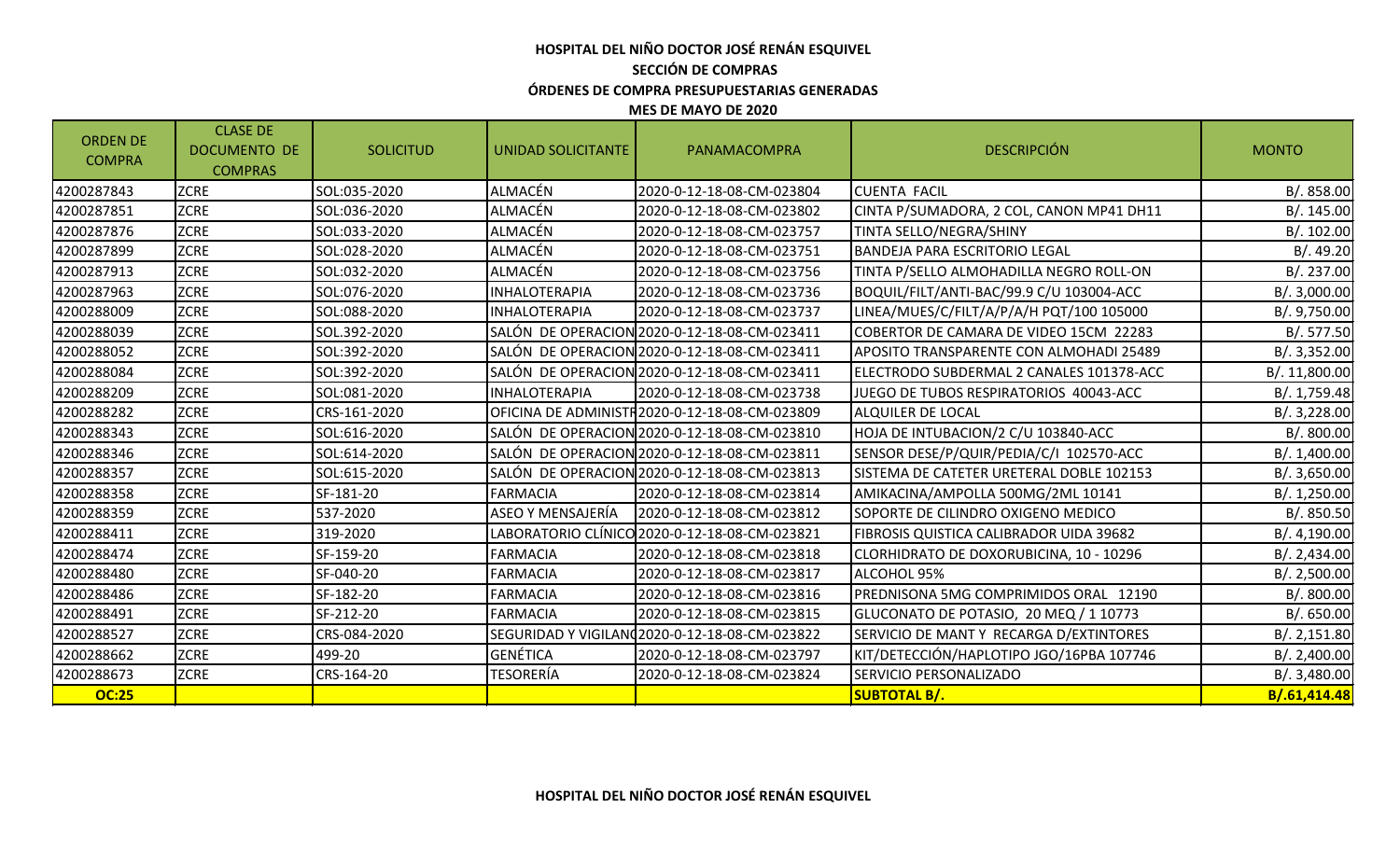# **SECCIÓN DE COMPRAS ÓRDENES DE COMPRA PRESUPUESTARIAS GENERADAS**

**MES DE MAYO DE 2020**

| <b>ORDEN DE</b><br><b>COMPRA</b> | <b>CLASE DE</b><br><b>DOCUMENTO DE</b><br><b>COMPRAS</b> | <b>SOLICITUD</b> | UNIDAD SOLICITANTE   | PANAMACOMPRA                                    | <b>DESCRIPCIÓN</b>                        | <b>MONTO</b>  |
|----------------------------------|----------------------------------------------------------|------------------|----------------------|-------------------------------------------------|-------------------------------------------|---------------|
| 4200288775                       | <b>ZCRE</b>                                              | SOL.226-2020     |                      | LABORATORIO CLÍNICO 2020-0-12-18-08-CM-023753   | MICROTUBO PLASTICO CON GEL PAQUET 36052   | B/. 7,000.00  |
| 4200288776                       | <b>ZCRE</b>                                              | crs-095-2020     |                      | LABORATORIO CLÍNICO 2020-0-12-18-08-CM-023825   | <b>ARTE PARA IMPRESION</b>                | B/. 200.00    |
| 4200288880                       | <b>ZCRE</b>                                              | SOL.488-20       | <b>INFORMÁTICA</b>   | 2020-0-12-18-08-CM-023837                       | ETIQUETAS ENGOMADA ESPECIAL / ACTIVO FIJO | B/.570.00     |
| 4200288898                       | <b>ZCRE</b>                                              | SF-063-20        | <b>FARMACIA</b>      | 2020-0-12-18-08-CM-023754                       | TEMOZOLAMIDA 20 MG, CÁPSULA, VÍA 11854    | B/. 6,858.00  |
| 4200288900                       | <b>ZCRE</b>                                              | SF-116-20        | FARMACIA             | 2020-0-12-18-08-CM-023775                       | FACTOR IX 600 UI pol/vial 5ml C/U 12279   | B/. 13,500.00 |
| 4200288915                       | <b>ZCRE</b>                                              | SOL 318-2020     |                      | TERAPIA FÍSICA Y REHA 2020-0-12-18-08-CM-023839 | <b>I</b> BATAS DE TELA MANGA LARGA        | B/.210.00     |
| 4200288931                       | <b>ZCRE</b>                                              | SOL.219-2020     |                      | LABORATORIO CLÍNICO 2020-0-12-18-08-CM-023829   | METHOTREXATE 105460                       | B/. 5,890.00  |
| 4200288933                       | <b>ZCRE</b>                                              | SOL.212-2020     |                      | LABORATORIO CLÍNICO 2020-0-12-18-08-CM-023827   | DENGUE IGG ELISA JGO X 96 PRUEBAS 62835   | B/. 4,020.00  |
| 4200288935                       | <b>ZCRE</b>                                              | SOL.210-2020     |                      | LABORATORIO CLÍNICO 2020-0-12-18-08-CM-023831   | ANTICUERPOS ANTI NUCLEARES (ANA) 36712    | B/. 1, 125.00 |
| 4200289014                       | <b>ZCRE</b>                                              | SOL-580-2020     |                      | OFICINA DE ADMINISTR 2020-0-12-18-08-CM-023846  | LIBRET/FORMULAR ORDEN COMBUST/LUBRIC P50  | B/.70.00      |
| 4200289021                       | <b>ZCRE</b>                                              | NUT-023-2020     |                      | NUTRICIÓN Y DIETÉTIC 2020-0-12-18-08-CM-023845  | MUSLO ENCUENTRO (5, 10, 20 O 22 KG)       | B/. 9,900.00  |
| 4200289066                       | <b>ZCRE</b>                                              | SOL-047-20       | PATOLOGÍA            | 2020-0-12-18-08-CM-023848                       | MEDIO DE MONTAJE LIBRE DE XILOL/T 100889  | B/.70.00      |
| 4200289067                       | <b>ZCRE</b>                                              | SOL.469-2020     |                      | CENTRAL DE ESTERILIZA 2020-0-12-18-08-CM-023849 | SISTEM/CAT/2.0/15/POL/A/I/S/A/S/L 27225   | B/. 9,840.00  |
| 4200289088                       | <b>ZCRE</b>                                              | SOL.197-2020     |                      | LABORATORIO CLÍNICO 2020-0-12-18-08-CM-023826   | PAQUETE PARA LA DET Y CUANTIF DE 104087   | B/. 7,500.00  |
| 4200289287                       | <b>ZCRE</b>                                              | SOL:101-2020     | <b>INHALOTERAPIA</b> | 2020-0-12-18-08-CM-023852                       | CIRCUITO RESP/PED/DES/15 CJX15 40043-ACC  | B/. 2,700.00  |
| 4200289288                       | <b>ZCRE</b>                                              | SOL 057-2020     | <b>RADIOLOGÍA</b>    | 2020-0-12-18-08-CM-023768                       | MEDIO DE CONTRASTE NO IONICO, ISO 100314  | B/. 25,000.00 |
| 4200289314                       | <b>ZCRE</b>                                              | SOL:031-2020     | <b>ALMACÉN</b>       | 2020-0-12-18-08-CM-023752                       | <b>BOLIGRAFO AZUL</b>                     | B/. 322.72    |
| 4200289336                       | ZCRE                                                     | SOL 057-2020     | RADIOLOGÍA           | 2020-0-12-18-08-CM-023768                       | MEDIO/CONTRA/PARAMA/CICL FCO/10ML 106837  | B/. 3,862.50  |
| 4200289356                       | <b>ZCRE</b>                                              | CRS-115-2020     | BIOMÉDICA            | 2020-0-12-18-08-CM-023854                       | SERVICIO DE REPARACIÓN DE EQUIPO DE FABR  | B/. 755.90    |
|                                  |                                                          |                  |                      |                                                 |                                           |               |
|                                  |                                                          |                  |                      |                                                 |                                           |               |
| OC:19                            |                                                          |                  |                      |                                                 | SUBTOTAL B/.                              | B/.99,394.12  |
| $OC = 69$                        |                                                          |                  |                      |                                                 | TOTAL B/.                                 | B/.286,469.70 |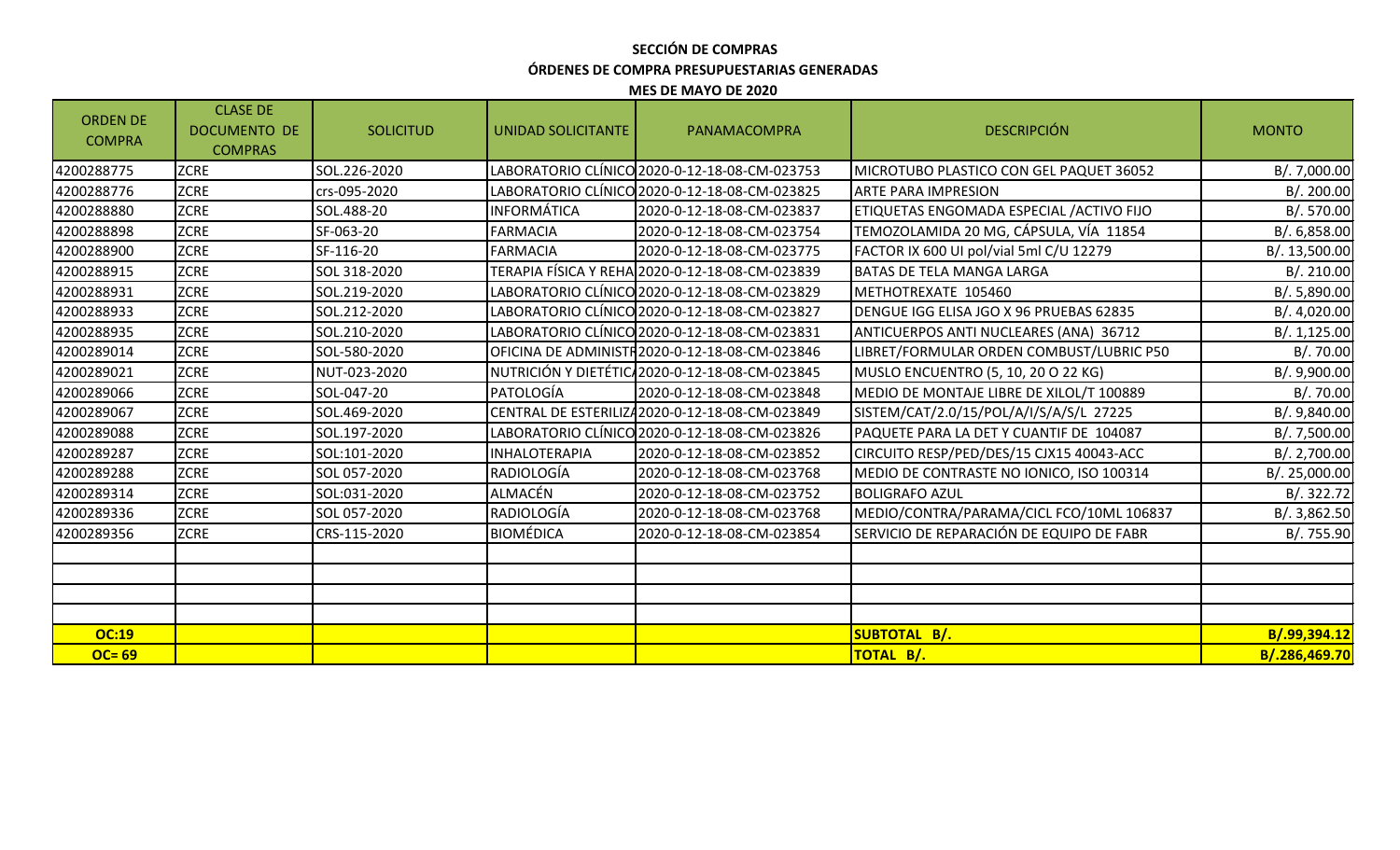### **HOSPITAL DEL NIÑO DOCTOR JOSÉ RENÁN ESQUIVEL SECCIÓN DE COMPRAS ÓRDENES DE COMPRA FINANCIERAS GENERADAS**

#### **MES DE MAYO 2020**

| <b>ORDEN DE</b><br><b>COMPRA</b> | <b>CLASE DE</b><br><b>DOCUMENTO</b><br><b>DE COMPRAS</b> | <b>SOLICITUD</b> | UNIDAD SOLICITANTE     | <b>DESCRIPCIÓN</b><br>PANAMACOMPRA |                                             | <b>MONTO</b> |
|----------------------------------|----------------------------------------------------------|------------------|------------------------|------------------------------------|---------------------------------------------|--------------|
| 4800057585                       | ZCRF                                                     | ADM-N-081        | ADMINISTRACION         | 2020-0-12-18-08-CM-023551          | <b>EXAMEN ESPECIAL</b>                      | 64.00        |
| 4800057586                       | ZCRF                                                     | ADM-N-082        | ADMINISTRACION         | 2020-0-12-18-08-CM-023553          | <b>EXAMEN ESPECIAL</b>                      | 39.00        |
| 4800057588                       | ZCRF                                                     | ADM-N-083        | <b>ADMINISTRACION</b>  | 2020-0-12-18-08-CM-023560          | <b>EXAMEN ESPECIAL</b>                      | 441.00       |
| 4800057597                       | ZCRF                                                     | ADM-N-084        | ADMINISTRACION         | 2020-0-12-18-08-CM-023566          | <b>EXAMEN ESPECIAL</b>                      | 370.00       |
| 4800057598                       | ZCRF                                                     | ADM-N-085        | ADMINISTRACION         | 2020-0-12-18-08-CM-023567          | <b>EXAMEN ESPECIAL</b>                      | 370.00       |
| 4800057599                       | ZCRF                                                     | ADM-N-086        | <b>ADMINISTRACION</b>  | 2020-0-12-18-08-CM-023568          | <b>EXAMEN ESPECIAL</b>                      | 370.00       |
| 4800057601                       | <b>ZCRF</b>                                              | ADM-N-087        | ADMINISTRACION         | 2020-0-12-18-08-CM-023569          | <b>EXAMEN ESPECIAL</b>                      | 370.00       |
| 4800057602                       | ZCRF                                                     | ADM-N-088        | ADMINISTRACION         | 2020-0-12-18-08-CM-023570          | <b>EXAMEN ESPECIAL</b>                      | 370.00       |
| 4800057605                       | <b>ZCRF</b>                                              | ADM-N-089        | <b>ADMINISTRACION</b>  | 2020-0-12-18-08-CM-023571          | <b>EXAMEN ESPECIAL</b>                      | 441.00       |
| 4800057606                       | ZCRF                                                     | ADM-N-090        | ADMINISTRACION         | 2020-0-12-18-08-CM-023572          | <b>EXAMEN ESPECIAL</b>                      | 16.00        |
| 4800057608                       | <b>ZCRF</b>                                              | ADM-N-091        | ADMINISTRACION         | 2020-0-12-18-08-CM-023573          | <b>EXAMEN ESPECIAL</b>                      | 64.00        |
| 4800057631                       | ZCRF                                                     | 165-20           | <b>BANCO DE SANGRE</b> | 2020-0-12-18-08-CM-023795          | <b>ENVASES PARA DESECHOS PUNZOCORTANTES</b> | 457.20       |
| 4800057695                       | <b>ZCRF</b>                                              | 096-20           | <b>INHALOTERAPIA</b>   | 2020-0-12-18-08-CM-023743          | NEBULIZADOR PRELL/ALTO VOL/500ML 107131     | 9,750.00     |
| 4800057699                       | <b>ZCRF</b>                                              | 075-20           | INHALOTERAPIA          | 2020-0-12-18-08-CM-023742          | HUMIFICADOR PRELLENADO VOL/500ML 107135     | 8,550.00     |
| 4800057721                       | <b>ZCRF</b>                                              | 569-20           | <b>NUTRICION</b>       | 2020-0-12-18-08-RC-002133          | FIAMBRERAS D/TRES DIVISIONES D/200 UNI      | 5,726.50     |
| 4800057738                       | <b>ZCRF</b>                                              | 600-20           | LABORATORIO CLINICO    | 2020-0-12-18-08-CM-023819          | CONTROLES GEM PREMIER 3000 3 X 10 36995     | 3,380.00     |
| 4800057741                       | <b>ZCRF</b>                                              | 595-20           | LABORATORIO CLINICO    | 2020-0-12-18-08-CM-023820          | TIRAS PARA LA DETERMINACION DE GL 38384     | 9,450.00     |
| 4800057750                       | ZCRF                                                     | ADM-N-092        | <b>ADMINISTRACION</b>  | 2020-0-12-18-08-CM-023762          | <b>EXAMEN ESPECIAL</b>                      | 64.00        |
| 4800057751                       | <b>ZCRF</b>                                              | ADM-N-093        | <b>ADMINISTRACION</b>  | 2020-0-12-18-08-CM-023764          | <b>EXAMEN ESPECIAL</b>                      | 441.00       |
| 4800057752                       | <b>ZCRF</b>                                              | ADM-N-094        | ADMINISTRACION         | 2020-0-12-18-08-CM-023765          | <b>EXAMEN ESPECIAL</b>                      | 370.00       |
| 4800057767                       | <b>ZCRF</b>                                              | ADM-N-095        | ADMINISTRACION         | 2020-0-12-18-08-CM-023766          | <b>EXAMEN ESPECIAL</b>                      | 370.00       |
| 4800057768                       | ZCRF                                                     | ADM-N-096        | ADMINISTRACION         | 2020-0-12-18-08-CM-023767          | <b>EXAMEN ESPECIAL</b>                      | 370.00       |
| 4800057769                       | <b>ZCRF</b>                                              | ADM-N-097        | <b>ADMINISTRACION</b>  | 2020-0-12-18-08-CM-023769          | <b>EXAMEN ESPECIAL</b>                      | 74.40        |
| 4800057770                       | ZCRF                                                     | ADM-N-098        | ADMINISTRACION         | 2020-0-12-18-08-CM-023770          | <b>EXAMEN ESPECIAL</b>                      | 38.00        |
| 4800057771                       | ZCRF                                                     | ADM-N-099        | <b>ADMINISTRACION</b>  | 2020-0-12-18-08-CM-023771          | <b>EXAMEN ESPECIAL</b>                      | 370.00       |
| <b>OC:25</b>                     |                                                          |                  |                        |                                    | <b>SUBTOTAL B/.</b>                         | B/.42,326.10 |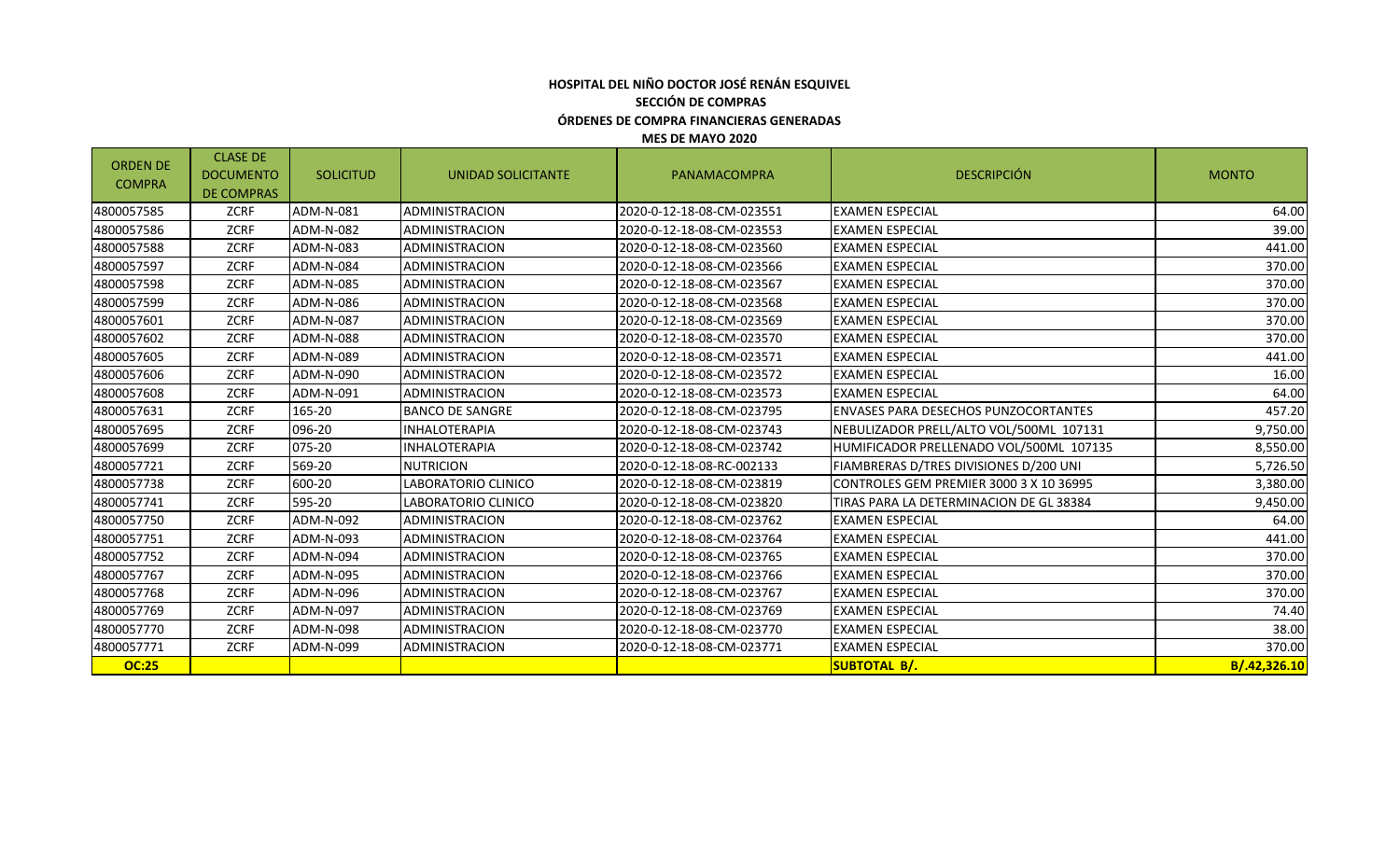#### **ÓRDENES DE COMPRA FINANCIERAS GENERADAS MES DE MAYO 2020 HOSPITAL DEL NIÑO DOCTOR JOSÉ RENÁN ESQUIVEL SECCIÓN DE COMPRAS**

| <b>ORDEN DE</b><br><b>COMPRA</b> | <b>CLASE DE</b><br><b>DOCUMENTO</b><br><b>DE COMPRAS</b> | <b>SOLICITUD</b> | UNIDAD SOLICITANTE       | PANAMACOMPRA              | <b>DESCRIPCIÓN</b>                      | <b>MONTO</b>  |
|----------------------------------|----------------------------------------------------------|------------------|--------------------------|---------------------------|-----------------------------------------|---------------|
| 4800057772                       | ZCRF                                                     | ADM-N-100        | <b>ADMINISTRACION</b>    | 2020-0-12-18-08-CM-023772 | <b>EXAMEN ESPECIAL</b>                  | 740.00        |
| 4800057773                       | ZCRF                                                     | ADM-N-101        | ADMINISTRACION           | 2020-0-12-18-08-CM-023773 | <b>EXAMEN ESPECIAL</b>                  | 370.00        |
| 4800057777                       | ZCRF                                                     | 598-20           | <b>CENTRAL DE EQUIPO</b> | 2020-0-12-18-08-CM-023741 | RESPIR/CONT/ALTA/FILT/S/VAL/CHICO 28475 | 9,500.00      |
| 4800057795                       | ZCRF                                                     | ADM-N-102        | ADMINISTRACION           | 2020-0-12-18-08-CM-023828 | <b>EXAMEN ESPECIAL</b>                  | 441.00        |
| 4800057802                       | ZCRF                                                     | 091-20           | <b>INHALOTERAPIA</b>     | 2020-0-12-18-08-CM-023838 | CIRCUITO DESECH/PACI/NEONATO 106040-ACC | 3,648.00      |
| 4800057805                       | ZCRF                                                     | ADM-N-103        | ADMINISTRACION           | 2020-0-12-18-08-CM-023830 | <b>EXAMEN ESPECIAL</b>                  | 370.00        |
| 4800057806                       | ZCRF                                                     | ADM-N-105        | ADMINISTRACION           | 2020-0-12-18-08-CM-023832 | <b>EXAMEN ESPECIAL</b>                  | 750.60        |
| 4800057807                       | ZCRF                                                     | ADM-N-106        | ADMINISTRACION           | 2020-0-12-18-08-CM-023833 | <b>EXAMEN ESPECIAL</b>                  | 314.00        |
| 4800057808                       | ZCRF                                                     | ADM-N-107        | ADMINISTRACION           | 2020-0-12-18-08-CM-023835 | <b>EXAMEN ESPECIAL</b>                  |               |
| 4800057821                       | ZCRF                                                     | 618-20           | <b>BIOMEDICA</b>         | 2020-0-12-18-08-CM-023847 | BATERIA REC/CAP/NOMI/6450mAh 102100-REP | 5,941.76      |
| 4800057836                       | ZCRF                                                     | SF-102-20        | <b>FARMACIA</b>          | 2020-0-12-18-08-CM-023794 | DORNASA ALFA (DESOXIRIBONUCLEASA) 11498 | 2,599.80      |
| 4800057839                       | ZCRF                                                     | SF-102-20        | <b>FARMACIA</b>          | 2020-0-12-18-08-CM-023794 | <b>MEDICAMENTOS</b>                     | 11,400.00     |
| 4800057855                       | ZCRF                                                     | 637-20           | <b>BIOMEDICA</b>         | 2020-0-12-18-08-CM-023851 | CABEZA/OTOSCO/SIN ILUMI/GARGA 46279-ACC | 490.00        |
| 4800057871                       | ZCRF                                                     | 079-20           | INHALOTERAPIA            | 2020-0-12-18-08-CM-023856 | CAMARAS ESPACIADORAS                    | 8,575.00      |
| 4800057932                       | ZCRF                                                     | 602-20           | <b>CENTRAL DE EQUIPO</b> | 2020-0-12-18-08-CM-023860 | BATA DESECHA/AAMI N/2/MEDIA-GRAN 102752 | 10,000.00     |
| 4800057934                       | ZCRF                                                     | 607-20           | <b>CENTRAL DE EQUIPO</b> | 2020-0-12-18-08-CM-023861 | DELANTAL PLÁSTICO BLANCO                | 1,512.00      |
| 4800057935                       | ZCRF                                                     | 610-20           | <b>CENTRAL DE EQUIPO</b> | 2020-0-12-18-08-CM-023863 | SISTEMA/ACCE/VENOSO VASCUL/5FR 107683   | 8,250.00      |
| <b>OC:17</b>                     |                                                          |                  |                          |                           | SUBTOTAL B/.                            | B/.65,343.16  |
|                                  |                                                          |                  |                          |                           | <b>TOTAL B/.</b>                        | B/.107,669.26 |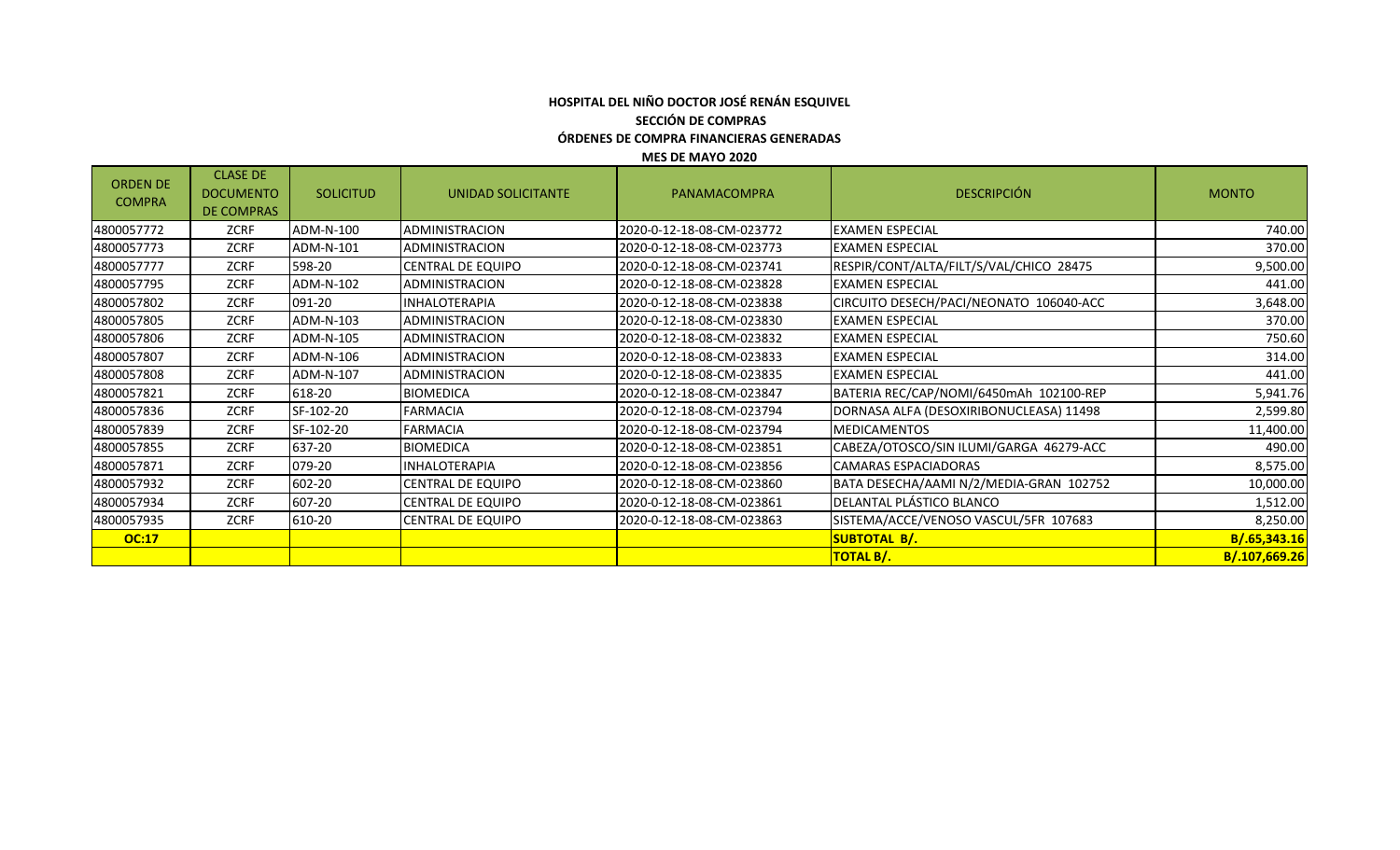## **HOSPITAL DEL NIÑO DOCTOR JOSÉ RENÁN ESQUIVEL SECCIÓN DE COMPRAS CONTRATOS PRESUPUESTARIO GENERADO Y TRAMITADO**

**MES DE MAYO DE 2020**

| <b>ORDEN DE</b><br><b>COMPRA</b> | <b>CLASE DE</b><br><b>DOCUMENTO</b> | <b>SOLICITUD</b> | $N^{\circ}$ DE<br><b>CONTRATO</b> | <b>UNIDAD SOLICITANTE</b> | N° PANAMA COMPRA          | <b>CONTRATO</b><br><b>MARCO</b> | <b>DESCRIPCION</b>                  | <b>MONTO</b>   |
|----------------------------------|-------------------------------------|------------------|-----------------------------------|---------------------------|---------------------------|---------------------------------|-------------------------------------|----------------|
| 4300019091                       | ZCTR                                | 016-20           | <b>CRS-017</b>                    | ADMINISTRACION            | 2020-0-12-18-08-LP-023059 |                                 | 4600016248 ALQUILER DE LOCAL        | 60,000.00      |
| 4300019201                       | <b>ZCTR</b>                         | DJ133            | DJ-133                            | ADMINISTRACION            |                           |                                 | 4600011591 ACEITE DIESEL / GASOLINA | 30,108.76      |
| 4300019281                       |                                     |                  | CRS-013                           | <b>ASEO Y MENSAJERIA</b>  | 2020-0-12-18-08-LP-023038 |                                 | <b>OXIGENO MÉDICO DE 200 PIES</b>   | 112,826.88     |
|                                  | <b>ZCTR</b>                         | 002-20           |                                   |                           |                           |                                 | 4600016051 CUBIC 21860              |                |
| 4300019321                       | <b>ZCTR</b>                         |                  | <b>CRS-005</b>                    | ADMINISTRACION            | 2020-0-12-18-08-LP-023037 |                                 | <b>SERVICIO LABORATORIO PARA</b>    | 190,000.00     |
|                                  |                                     | 012-20           |                                   |                           |                           |                                 | 4600016127 MUESTRAS AGUA            |                |
|                                  |                                     |                  |                                   |                           |                           |                                 |                                     |                |
|                                  |                                     |                  |                                   |                           |                           |                                 |                                     |                |
|                                  |                                     |                  |                                   |                           |                           |                                 |                                     |                |
| <b>TOTAL=4</b>                   |                                     |                  |                                   |                           |                           |                                 | <b>TOTAL</b>                        | B/. 392,935.64 |